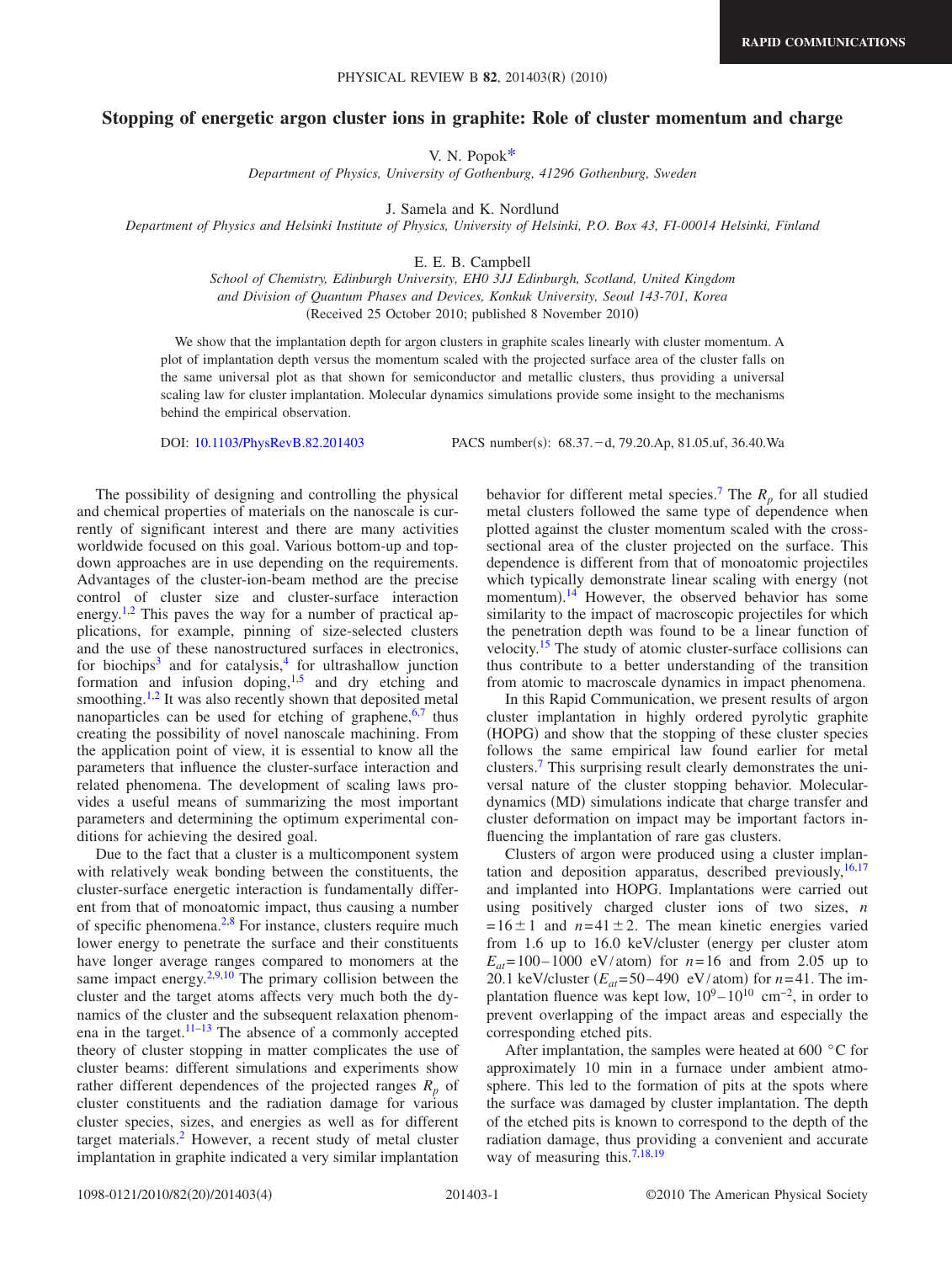<span id="page-1-0"></span>



FIG. 1. (Color online) AFM image of HOPG surface after implantation of  $Ar_{16}^+$  cluster ions with an energy of 200 eV/atom (3.2) keV/cluster) followed by etching.

Scanning tunneling microscopy (STM) and atomic force microscopy (AFM) were used *ex situ* to study the damage made by the clusters on as-implanted samples and to measure the depth of the etched pits. The STM studies were done in constant current mode with a bias of 70–80 mV using PtIr tips. AFM measurements were carried out in tapping mode using commercial ultrasharp Si cantilevers.

Cluster ion impacts were simulated with classical MD. The main principles of the algorithms are presented in Refs. [7](#page-3-7) and [20–](#page-3-19)[22.](#page-3-20) The graphite structure was modeled using an improved Tersoff potential $^{23}$  which includes a Lennard-Jones-type interaction between graphite layers. A Lennard-Jones-type pair potential was used also for the Ar-Ar interactions and modified for the different types of simulations. A short-range repulsive force<sup>14</sup> was also present between all pairs of atoms to better describe collisions between them. The Ar-C interaction was purely repulsive.<sup>23[,24](#page-3-22)</sup> The energy consumed by electronic stopping was calculated for each atom that had kinetic energy higher than 5 eV and then this electronic stopping energy was subtracted from the kinetic energy of the atom. $25$  The modeling does not predict any significant influence of electronic stopping. In the simulations, a graphite surface was bombarded at normal incident angle with  $Ar_n$  clusters  $(n=10, 16, 32,$  and 41). Both the orientation of the impacting cluster and the impact point were varied using a random number generator. Average depths of the damaged regions were calculated from ten simulations at each size and energy. The size of the graphite box was  $20 \times 20 \times 20$  nm<sup>3</sup>, and the borders were cooled to prevent waves induced by the impact to return back to the impact region over periodic boundaries.

On the STM images of the cluster-implanted samples one can typically see tiny bumps (2-4 nm in diameter) assigned to the damage introduced by individual cluster impacts. The impact areas become clearly visible as hexagonal pits after heating-induced oxidative etching (see typical image in Fig. [1](#page-1-0)). The number of pits per unit area correlates with the implantation fluence. For the energies used for the implantation  $(50-1000 \text{ eV/atom})$ , the MD simulations show that the radiation damage in graphite is produced mainly by primary nuclear stopping of the cluster constituents, the recoil radia-tion cascades give only a minor contribution (Fig. [2](#page-1-1)). Thus, the depth of pits corresponds not only to the depth of the radiation damage but also to  $R_p$  of the deepest cluster con-

## POPOK *et al.* PHYSICAL REVIEW B **82**, 201403(R) (2010)

<span id="page-1-1"></span>

| $1.0145 \pm 0.0022 \pm 0.0000 \pm 0.0000 \pm 0.0000 \pm 0.0000 \pm 0.0000 \pm 0.0000 \pm 0.0000 \pm 0.0000 \pm 0.0000 \pm 0.0000 \pm 0.0000 \pm 0.0000 \pm 0.0000 \pm 0.0000 \pm 0.0000 \pm 0.0000 \pm 0.0000 \pm 0.0000 \pm 0.0000 \pm 0.0000 \pm 0.0000 \pm 0.0000 \pm 0.00$<br>00 00 00 00 00 00<br>co 00 dB (<br>to so a <sub>0</sub> gg gg 60 00 0<br>10000000000<br><b>40 00 00 00 00 10</b><br>/电磁导的 m m d<br><b>to all the all do an do all J</b><br>1 5 2 6 1 6 2 2<br><b>OD 10 1</b><br><b><i><b>SSBNWM</b></i></b><br>a an aa ah 98 98 99 9<br>108 01<br><b>00 00 00 00 00 00 00</b><br>3899<br><b>THE READ OF THE UP A</b><br>$\mathfrak{a}$ is $\mathfrak{g}, \mathfrak{g}, \mathfrak{g}, \mathfrak{g}$<br>an 89 m<br>co to co co sa to 10 10 m<br>新建新闻新<br>1000000 |  |
|----------------------------------------------------------------------------------------------------------------------------------------------------------------------------------------------------------------------------------------------------------------------------------------------------------------------------------------------------------------------------------------------------------------------------------------------------------------------------------------------------------------------------------------------------------------------------------------------------------------------------------------------------------------------------------------------------------------------------------------------------------------------------------|--|
|                                                                                                                                                                                                                                                                                                                                                                                                                                                                                                                                                                                                                                                                                                                                                                                  |  |
|                                                                                                                                                                                                                                                                                                                                                                                                                                                                                                                                                                                                                                                                                                                                                                                  |  |
|                                                                                                                                                                                                                                                                                                                                                                                                                                                                                                                                                                                                                                                                                                                                                                                  |  |
|                                                                                                                                                                                                                                                                                                                                                                                                                                                                                                                                                                                                                                                                                                                                                                                  |  |
|                                                                                                                                                                                                                                                                                                                                                                                                                                                                                                                                                                                                                                                                                                                                                                                  |  |
|                                                                                                                                                                                                                                                                                                                                                                                                                                                                                                                                                                                                                                                                                                                                                                                  |  |
|                                                                                                                                                                                                                                                                                                                                                                                                                                                                                                                                                                                                                                                                                                                                                                                  |  |
| 医链接性杆菌<br>The antique and the all                                                                                                                                                                                                                                                                                                                                                                                                                                                                                                                                                                                                                                                                                                                                                |  |
| 0 0o oo ag aa aa aa aa aa aa aa<br><b>10 20 30 00 cm</b><br><b>00 00 00</b>                                                                                                                                                                                                                                                                                                                                                                                                                                                                                                                                                                                                                                                                                                      |  |
| 0 00 00 00 00 00 00 00 m<br><b>as as all 89 00</b><br><b>00 00 00 00</b>                                                                                                                                                                                                                                                                                                                                                                                                                                                                                                                                                                                                                                                                                                         |  |
|                                                                                                                                                                                                                                                                                                                                                                                                                                                                                                                                                                                                                                                                                                                                                                                  |  |

FIG. 2. Snapshots of typical simulation results: (a) 500 eV/atom  $Ar_{16}$  and (b) 500 eV/atom  $Ar_{41}$ . Ar atoms are shown in black. Width of the frames is 5 nm and they show 1-nm-thick slices, thus, most of the Ar atoms are located outside the slices and not visible.

stituents. Sometimes, in simulations, single Ar atoms are seen to channel relatively far away from the damaged region but even if this occurs in reality these single atoms will produce only point defects and will not play any role for etching of the main damaged region, i.e., for the estimation of *Rp*.

As one can see from the dependences presented in Fig.  $3(a)$  $3(a)$ , the depth of pits or  $R_p$  is higher for larger clusters for the same energy per atom. It also follows from the dependences that  $R_p$  increases as a function of the square root of the implantation energy,  $\sqrt{E}$ . Thus,  $R_p$  scales linearly with cluster momentum which is proportional to  $\sqrt{E}$  but not with

<span id="page-1-2"></span>

FIG. 3. (Color online) Experimentally found dependences of depth (in number of monolayers) of etched pits on (a) implantation energy,  $E$ , and (b) projected cluster momentum,  $p_{proj}$ . In (b), open symbols are calculated using the neutral cluster geometry, solid symbols are for the charged one. Vertical error bars give uncertainties of the pit depth, the horizontal ones correspond to variations in *S* according to the geometrical configurations as discussed in the text. Dashed lines in (a) show fittings with function  $\sqrt{E_{at}}$ . Dashed line in (b) represents the universal fitting line from Ref. [7.](#page-3-7)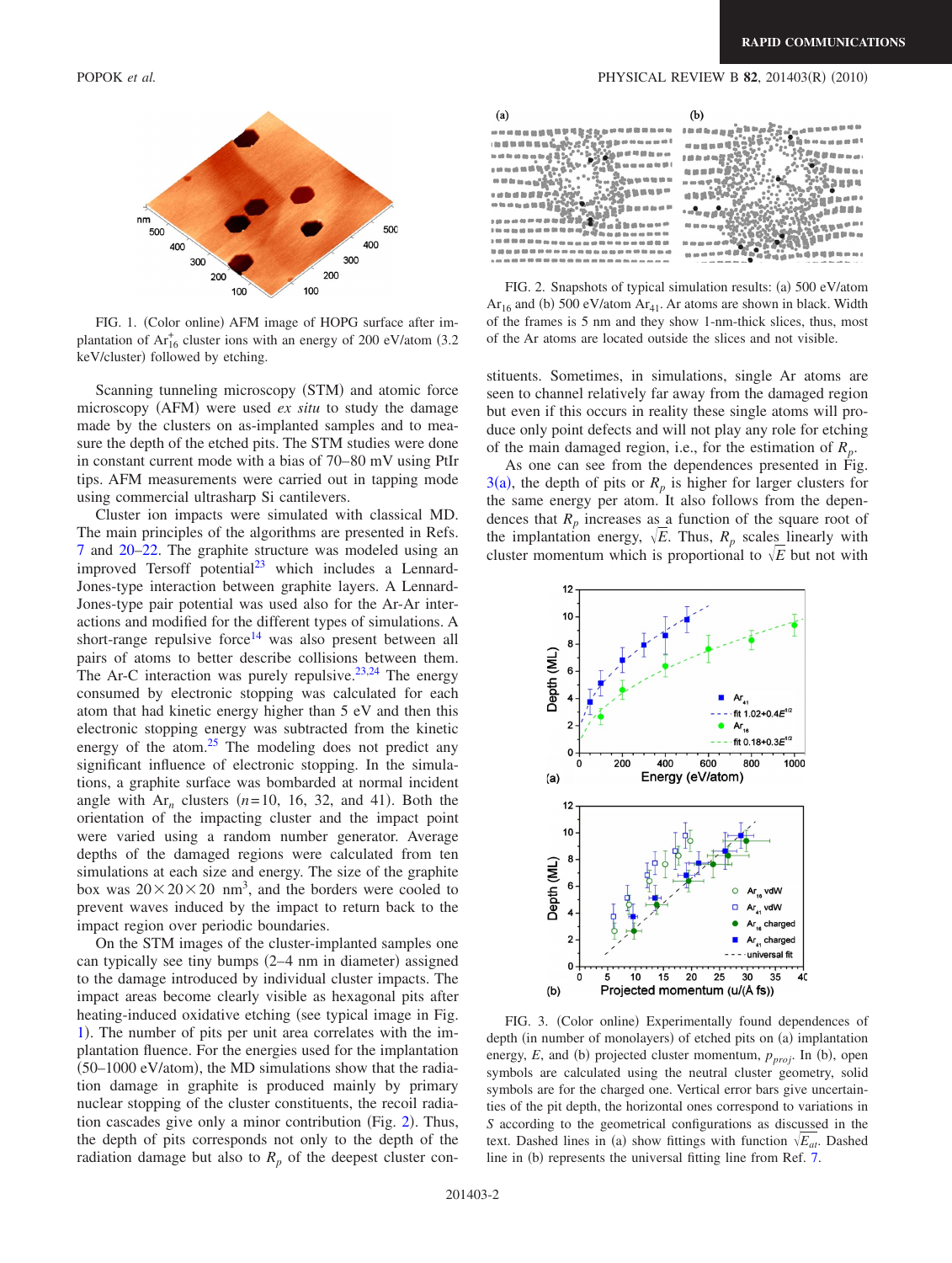energy as in the case of monoatomic projectiles.

It was shown elsewhere<sup>7[,19](#page-3-18)</sup> that if the cluster momentum is divided by the cross-sectional area of the cluster *S* to give the scaled or projected momentum,  $p_{\text{proj}}$ , all impact data for metal and Si clusters fall on a single straight line in a plot of depth vs  $p_{\text{proj}}$ . In the case of metal clusters, a spherical cluster approximation was used to estimate *S*. However, this approximation does not provide a suitable approach for small rare gas clusters since the presence of charge significantly changes the cluster structure and geometrical configuration of atoms. In small argon cluster ions the charge is thought to be distributed among 3–4 core atoms leading to a large increase in binding energy.<sup>26</sup> Theoretical calculations show that the bond length in the ion core shrinks to approximately 2.45–2.99 Å, compared to 3.76 Å for pure van der Waals bonding in the neutral species. $27.28$  The atoms surrounding the charged core become polarized thus providing an additional attractive interaction reducing the bond length and distorting the shape of the cluster. For example, the  $Ar_{16}^{+}$  cluster ion is predicted to be slightly elongated along the charged core.[28](#page-3-26) This shape can be quite well approximated by an ellipsoid. For the  $Ar_{41\pm2}^+$  cluster ions, we used the lowest energy geometry for the  $Ar_{43}^+$  cluster ion suggested in Ref. [29.](#page-3-27) The mean *S* values are found using the orientations of the impacting cluster giving the smallest and the largest projected areas on the surface. The dependences of depth vs  $p_{proj}$  for both sizes are presented in Fig. [3](#page-1-2)(b). For comparison, one can also see the case when the presence of charge was disregarded and *S* was calculated assuming van der Waals bonds. The impact data for the case when the charged cluster geometry is considered, fall very well on the single fitting line [dashed line in Fig. [3](#page-1-2)(b)  $R_p = -0.79 + 0.37 p_{proj}$ ] that was obtained previously for implantation of several different metal clusters, namely,  $Au_7$ ,  $Ag_7$ ,  $Ag_{13}$ , and  $Co_n$  (*n*  $= 30, 50,$  and 63) as well as  $Si<sub>7</sub>$  $Si<sub>7</sub>$  $Si<sub>7</sub>$ .<sup>7</sup> Thus, the current case of rare gas cluster ions clearly demonstrates the universality of this empirical law for cluster stopping in graphite.

MD simulations were carried out to obtain some insight into the cluster stopping mechanisms. The pair potential equilibrium Ar-Ar distance was decreased in order to simulate clusters with average geometrical cross sections corresponding to those of the charged clusters. However, these simulations overestimated the projected ranges compared to the experiment (Fig. [4](#page-2-0)) leading us to infer that some effect which is not taken into consideration in the classical MD modeling is important. Partial cluster fragmentation on impact can be such an effect: the cluster loses several outer atoms during the initial stage of the impact, leaving only the core atoms of the cluster to participate in the implantation. The reason why this initial fragmentation was not typically seen in the simulations could be that the Ar atoms were equidistant in the model while in the real cluster cation there is a more compact (and strongly bound) core surrounded by outer-shell atoms with bonds which are only slightly stronger than conventional van der Waals ones. An additional reason for the fragmentation could be neutralization of the charged cluster: the cluster cation can capture an electron from the graphite surface at the very initial stage of the collision. The neutralization causes a deformation, leading to the cluster swelling and imparting lateral momenta to the outer atoms.

 $(2010)$ 

<span id="page-2-0"></span>

FIG. 4. (Color online) Simulated dependences of depth of deepest implanted Ar atoms on energy. For  $Ar_{16}$  and  $Ar_{41}$  bond length is shortened to 70% of that at equilibrium (van der Waals type). For  $Ar_{10}$  and  $Ar_{32}$  Ar-Ar distances are at equilibrium. Dashed lines show the experimental dependences [same as in Fig.  $3(a)$  $3(a)$ ].

Possession of even small lateral momenta by the atoms of the outer shell can facilitate their escape from the cluster in the first collision with the target atoms at the surface and they do not participate further in the implantation. This assumption is supported by some simulations showing that if an atom departs from the cluster at the surface it has considerable lateral component of velocity and therefore stops between the uppermost graphene layers. To provide support for the fragmentation model, we simulated implantation of reduced-size clusters,  $Ar_{10}$  and  $Ar_{32}$ , using the unmodified neutral Ar-Ar interaction. As one can see in Fig. [4,](#page-2-0) the agreement with the experimental curves is very good. The mechanism of cluster rearrangement is found to be important mainly for small clusters and the influence of the initial charge state becomes insignificant for clusters greater than approximately 50 atoms.

In conclusion, data on the implantation of argon clusters shows a surprising similarity to the implantation behavior of metallic clusters and demonstrates the universality of a simple empirical scaling law for cluster implantation into graphite. It is worth noting that the linear dependence of cluster stopping on momentum is completely different compared to the stopping of monoatomic projectiles which linearly scales with energy. On the other hand, the proposed scaling law for cluster stopping creates a bridge to surface collisions of macroscopic bodies having their penetration depths linearly scaled with velocity. MD simulations indicate that the rare gas cluster implantation dynamics may be influenced by charge transfer and deformation induced in the early stages of the impact. However, the exact mechanism of the cluster rearrangement during the implantation is open and *ab initio* calculations are needed to investigate it more fully.

Two of the authors (V.N.P. and E.E.B.C.) are grateful for the financial support of the Swedish Research Council Vetenskapsrådet). E.E.B.C. acknowledges support from the WCU program through KOSEF funded by MEST Grant No. R31-2008-000-10057-0). The computational part of this work was performed within the Finnish Centre of Excellence in Computational Molecular Science (CMS), financed by The Academy of Finland and University of Helsinki.